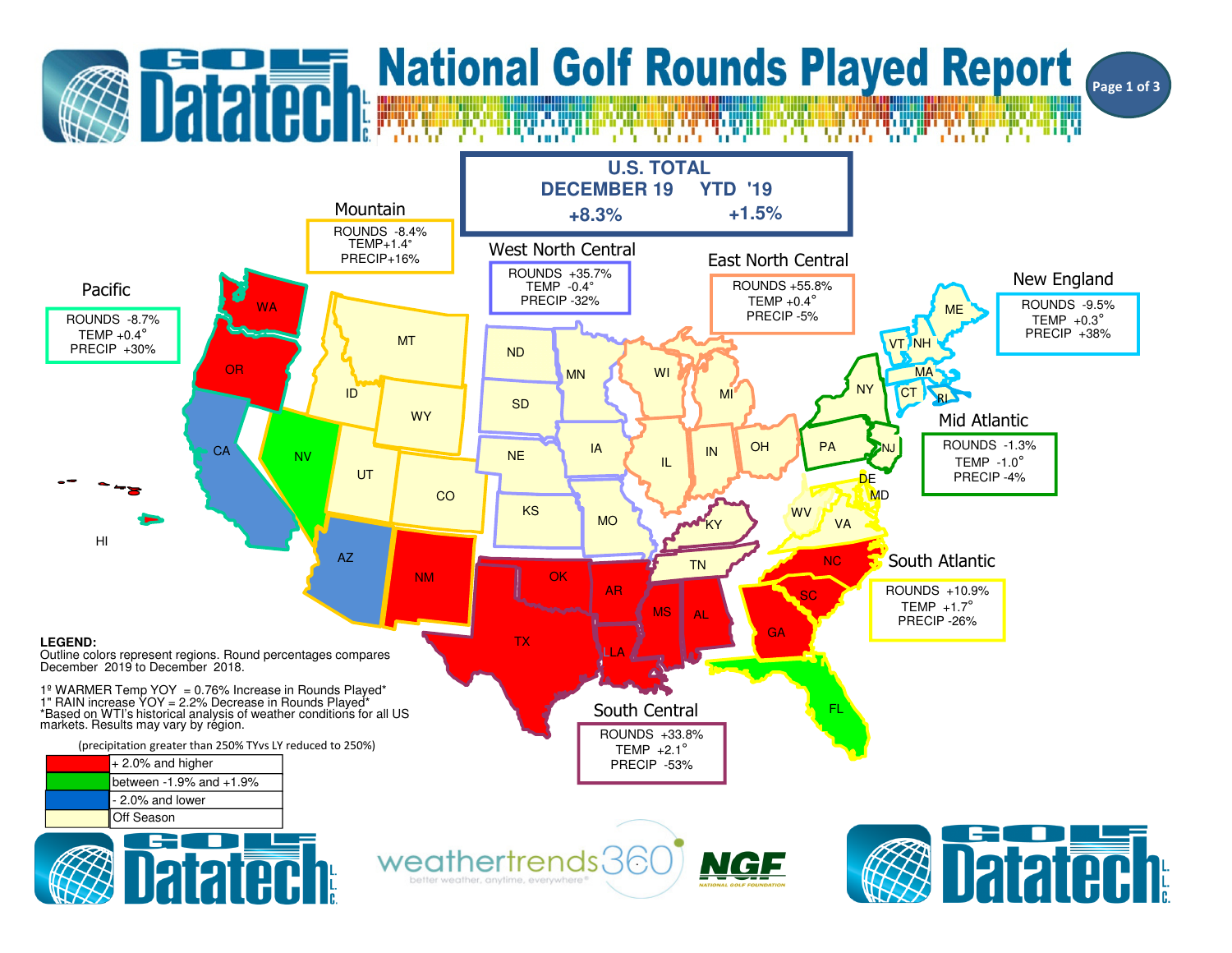## **Datated National Golf Rounds Played Report**



|                           | <b>DEC</b> | <b>YTD</b> | <b>DECEMBER 2019</b>      |            |            |                       | <b>DEC</b> | <b>YTD</b> |
|---------------------------|------------|------------|---------------------------|------------|------------|-----------------------|------------|------------|
| <b>PACIFIC</b>            | $-8.7%$    | $-3.4%$    |                           |            |            | <b>SOUTH ATLANTIC</b> | 10.9%      | 3.4%       |
|                           |            |            |                           | <b>DEC</b> | <b>YTD</b> | DE, DC, MD            | 17.5%      | 12.6%      |
| CA                        | $-12.6%$   | $-4.7%$    | <b>UNITED STATES</b>      | 8.3%       | 1.5%       | Washington/Baltimore  | 16.3%      | 15.8%      |
| Los Angeles               | $-13.9%$   | $-3.6%$    | <b>PUBLIC ACCESS</b>      | 6.5%       | 1.1%       | FL.                   | 1.5%       | 0.5%       |
| <b>Orange County</b>      | $-7.7%$    | $-6.7%$    | <b>PRIVATE</b>            | 13.4%      | 2.2%       | Jacksonville          | 4.1%       | 1.8%       |
| Palm Springs              | $-0.2%$    | $-0.4%$    |                           |            |            | Orlando               | 4.6%       | 3.7%       |
| Sacramento                | $-21.8%$   | $-5.5%$    | <b>EAST NORTH CENTRAL</b> | 55.8%      | 4.0%       | Tampa                 | 17.0%      | 0.5%       |
| San Diego                 | $-14.6%$   | $-4.9%$    | IL                        | 98.3%      | 0.8%       | Palm Beach            | $-10.2%$   | $-0.7%$    |
| San Francisco/Oakland     | $-24.8%$   | $-4.9%$    | Chicago                   | 116.7%     | $-0.5%$    | Naples/Ft Myers       | 1.9%       | 1.4%       |
| HI                        | 4.6%       | 2.4%       | IN                        | 56.1%      | 7.2%       | Miami/Ft.Lauderdale   | $-9.8%$    | $-0.2%$    |
| <b>OR</b>                 | 17.7%      | $-1.8%$    | MI                        | 23.1%      | 3.2%       | GA                    | 43.7%      | 3.3%       |
| Portland                  | 12.4%      | $-1.0%$    | Detroit                   | 16.2%      | 4.9%       | Atlanta               | 69.4%      | 5.4%       |
| <b>WA</b>                 | 8.2%       | $-0.5%$    | OH                        | 18.6%      | 7.6%       | <b>NC</b>             | 38.5%      | 3.4%       |
| Seattle                   | 13.4%      | 2.2%       | Cincinnati                | 32.6%      | 4.0%       | Greensboro/Raleigh    | 53.8%      | 7.0%       |
|                           |            |            | Cleveland                 | 23.9%      | 5.4%       | <b>SC</b>             | 23.9%      | 0.9%       |
| <b>MOUNTAIN</b>           | $-8.4%$    | $-2.4%$    | WI                        | <b>NA</b>  | 1.1%       | Charleston            | 30.4%      | 2.8%       |
| AZ                        | $-7.4%$    | 0.5%       |                           |            |            | <b>Hilton Head</b>    | 14.4%      | 1.5%       |
| Phoenix                   | $-4.2%$    | 0.9%       |                           |            |            | Myrtle Beach          | 27.5%      | 3.6%       |
| <sub>CO</sub>             | $-33.3%$   | $-3.1%$    | <b>SOUTH CENTRAL</b>      | 33.8%      | $-0.1%$    | VA, WV                | 23.9%      | 12.8%      |
| Denver                    | $-35.1%$   | $-3.0%$    | <b>AL</b>                 | 37.5%      | $-1.0%$    |                       |            |            |
| ID, WY, MT, UT            | 3.6%       | $-4.9%$    | AR, LA, MS                | 33.2%      | $-4.8%$    | <b>MID ATLANTIC</b>   | $-1.3%$    | 6.5%       |
| <b>NM</b>                 | 9.0%       | $-3.7%$    | KY                        | 38.9%      | $-0.8%$    | <b>NJ</b>             | 0.9%       | 12.1%      |
| <b>NV</b>                 | $-1.7%$    | $-0.7%$    | OK                        | 43.4%      | $-2.7%$    | <b>NY</b>             | $-4.2%$    | 2.5%       |
| Las Vegas                 | $-1.9%$    | $-3.8%$    | <b>TN</b>                 | 53.0%      | 6.3%       | New York City         | 1.7%       | 9.6%       |
|                           |            |            | <b>TX</b>                 | 29.9%      | 0.9%       | PA                    | 0.9%       | 8.2%       |
| <b>WEST NORTH CENTRAL</b> | 35.7%      | 2.0%       | Dallas/Ft. Worth          | 37.8%      | 2.9%       | Philadelphia          | 10.3%      | 9.7%       |
| KS, NE                    | 37.8%      | 2.7%       | Houston                   | 39.3%      | 1.6%       | Pittsburgh            | 12.0%      | 11.1%      |
| ND,SD                     | <b>NA</b>  | 5.8%       | San Antonio               | 18.5%      | 5.8%       |                       |            |            |
| <b>MN</b>                 | <b>NA</b>  | 1.4%       |                           |            |            | <b>NEW ENGLAND</b>    | $-9.5%$    | 3.7%       |
| Minneapolis/St.Paul       | <b>NA</b>  | 4.2%       |                           |            |            | <b>CT</b>             | $-5.5%$    | 7.2%       |
| IA, MO                    | 34.1%      | 0.9%       |                           |            |            | MA, RI                | $-10.5%$   | 2.4%       |
| St Louis                  | 17.4%      | $-0.1%$    |                           |            |            | <b>Boston</b>         | $-31.6%$   | 0.7%       |
| <b>Kansas City</b>        | 14.7%      | $-0.2%$    |                           |            |            | ME, NH, VT            | <b>NA</b>  | 3.7%       |

## For more information contact Golf Datatech, golfroundsplayed@golfdatatech.com or call 407-944-4116The percentages represent the differences in number of rounds played comparing December 2019 to December 2018